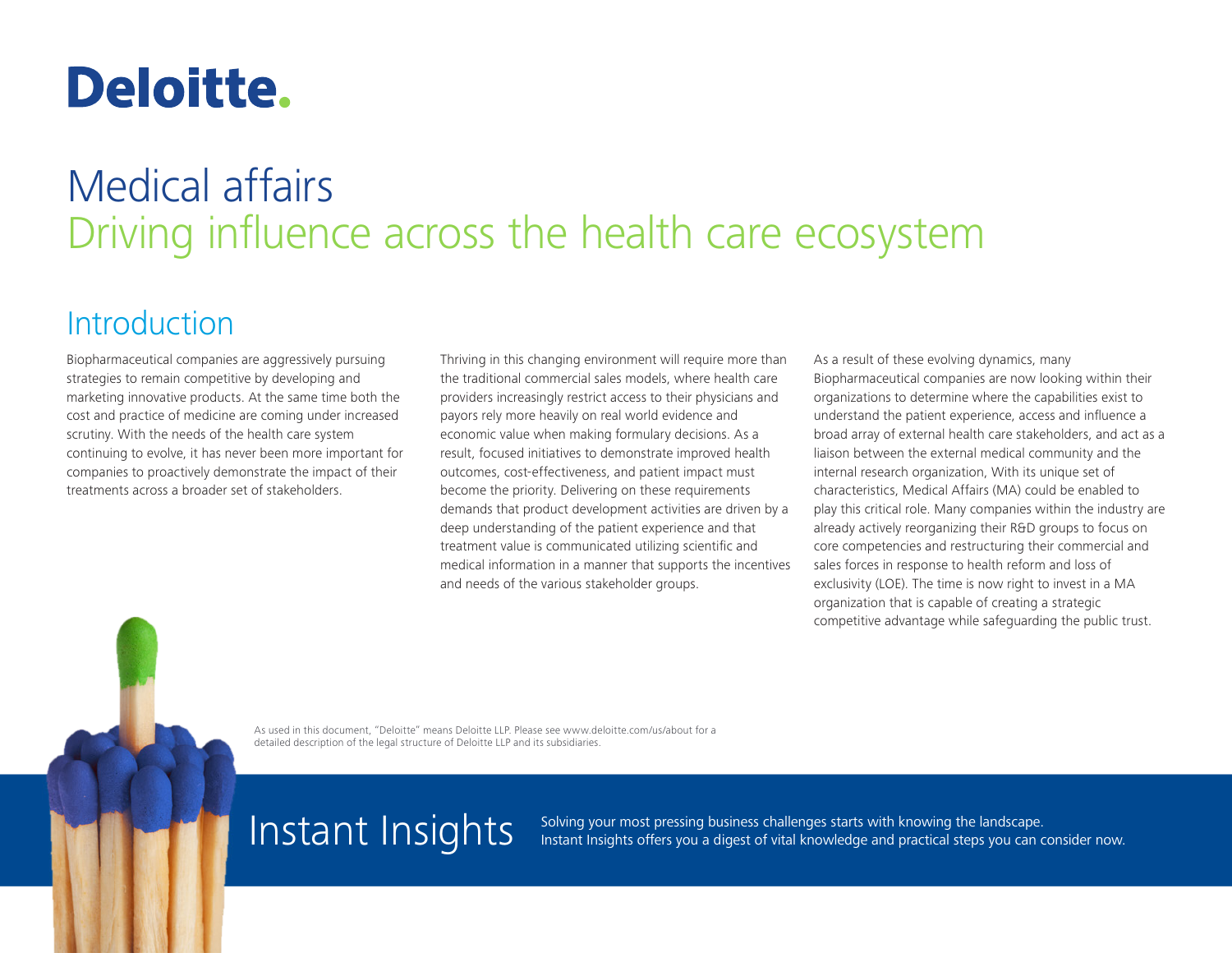## Four-pillar framework

| <b>Pillars of Medical Affairs Excellence</b> |                                                                                                                                                              |                                                                                                                                        |                                                                                                                                                 |                                                                                                                 |
|----------------------------------------------|--------------------------------------------------------------------------------------------------------------------------------------------------------------|----------------------------------------------------------------------------------------------------------------------------------------|-------------------------------------------------------------------------------------------------------------------------------------------------|-----------------------------------------------------------------------------------------------------------------|
|                                              | Patient-centric<br>development strategy                                                                                                                      | $\overline{2}$<br>Market-driven<br>launch model                                                                                        | $\overline{3}$<br><b>Medically led</b><br>stakeholder engagement                                                                                | <b>Custodians of the</b><br>benefit-risk ratio                                                                  |
|                                              | Influence early-stage R&D<br>efforts to focus on the<br>most attractive growth<br>opportunities by serving<br>as the primary medical<br>voice of the patient | Help shape the treatment<br>paradigm by<br>communicating value<br>utilizing metrics which are<br>relevant to each<br>stakeholder group | Lead engagement strategy<br>by coordinating medical<br>and scientific exchange<br>across stakeholder groups<br>to demonstrate patient<br>impact | Publically volunteer<br>unbiased medical evidence<br>to reaffirm the focus on<br>delivering patient<br>outcomes |

# Our take

# A strategic vision for the Medical Affairs organization

To help our clients provide clinical insights that drive innovation and demonstrate real world evidence of improved outcomes, we have developed a strategic vision for MA based on four pillars of excellence. The four pillars can provide an organization with a framework to more effectively bridge the gap between internal R&D and the commercial organization, integrate market input into the science, and communicate medical insights and product knowledge across providers, payers, patients, and all the other stakeholders throughout the entire product life cycle.

### Patient-centric development strategy

Understanding the patient experience is the first critical step toward aligning R&D efforts to the patient's unmet clinical needs. Through a patient-centric development strategy, companies can focus on influencing early-stage R&D efforts by leveraging an integrated analysis of all data sources from which these requirements can be derived.

For example, medical inquiries can yield new indication targets; customer relationship management systems can contain opportunities for improved care management services; and electronic health data can unlock important new clinical endpoints. While the concept of patientcentricity is not new, leveraging MA to collect and channel this information back to the R&D organization is a next logical step in turning patient data into actionable insights.

There are three key components for enabling MA to uncover these clinical insights and ultimately infuse them into the discovery process:

- 1. Capture and integrate strategic information from across the broader set of health care stakeholders to understand patients' needs
- 2. Advance the enabling technologies (CRM software, social media, mobile apps, etc.) to capture insights directly from customers
- 3. Interact with R&D leadership as partners to define research objectives and study endpoints that will affect patient outcome



A patient-centric development strategy creates a pipeline of high-quality clinical insights that are in-tune with the demands of an evolving health care ecosystem.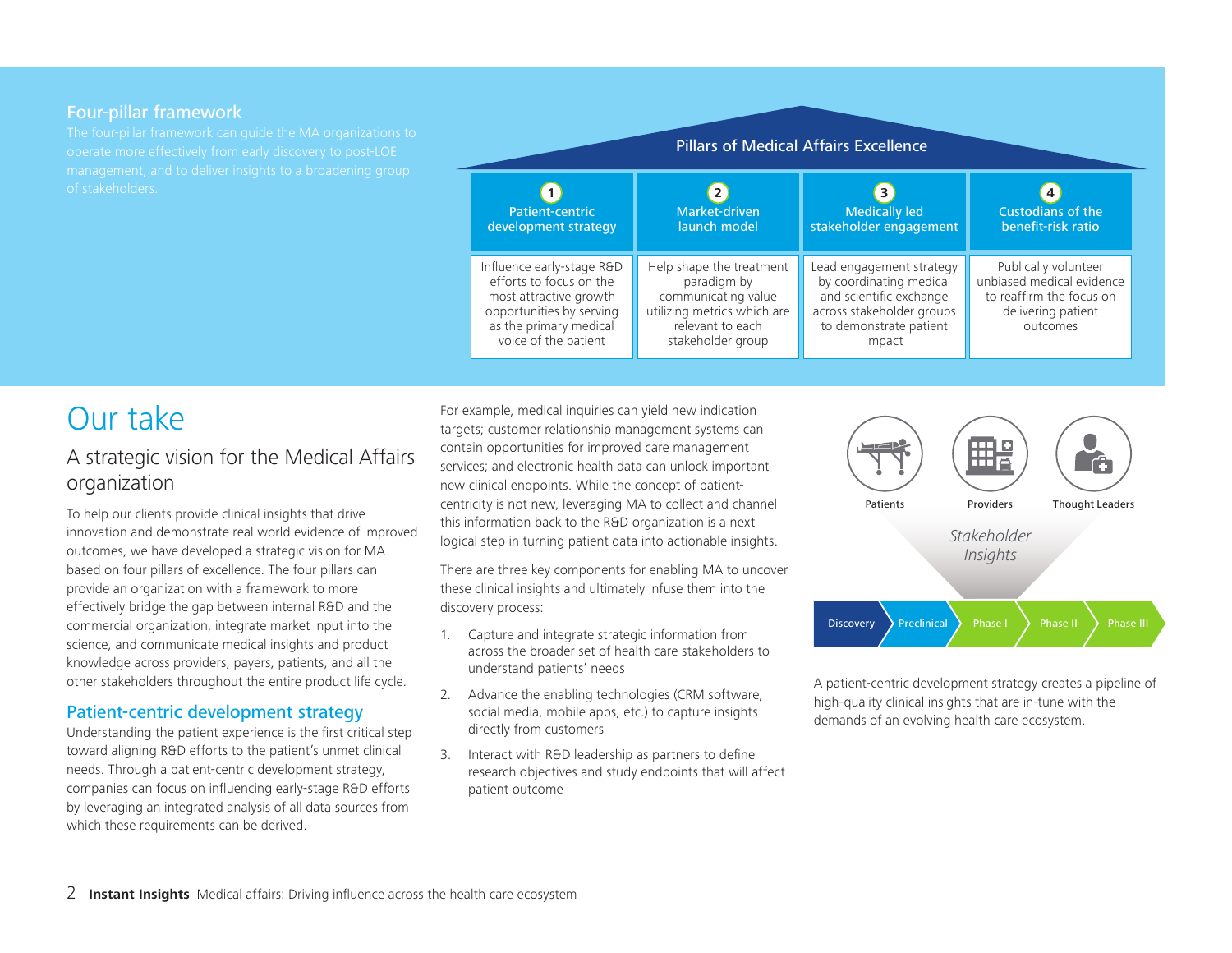### Market-driven launch model

In the value-based care era of risk-sharing and populationbased health metrics, therapeutic value beyond safety and efficacy needs to be demonstrated across the entire product lifecycle.

There are several instances in the health care literature calling for MA to help enhance patient access; however this only represents one component of a market-driven model. Leveraging MA to generate evidence-based value indicators *and* to use that information to influence the overall treatment of patients will be a key differentiator for both biopharmaceutical companies and their products in this new value-based care marketplace.

The MA organization can effectively shape treatment protocols by focusing on the following activities:

- Coordinate comparative effectiveness research to establish a unique treatment profile that supports market access
- Utilize depth of clinical information and peer-level interactions with stakeholders to help establish diagnostic patterns and treatment paradigms
- Partner with heath economics and outcomes research (HOER) groups to quantify a treatment's total benefit-risk ratio

A market-driven launch model can help fully differentiated product values be more clearly communicated to, and understood by, stakeholders prior to initial marketing.

# Medical led stakeholder engagement

Biopharmaceutical companies must be adept at utilizing the full spectrum of available methods and touch points to provide access to disease and treatment information and to promote research initiatives across the various stakeholder groups. With MA engaged to manage the coordination of medical and scientific exchange, helping to determine the most appropriate resources and content for a particular interaction, Biopharmaceutical companies will be better able to provide stakeholders with a unified experience and messaging that supports global strategic objectives.

Most MA groups already engage in peer-level conversations with key thought leaders and provider groups, disseminate educational information about a treatment or therapeutic area, and support investigator-led research initiatives. The challenge lies in presenting consistent, medically accurate messaging across a dynamic universe of stakeholders particularly when these stakeholders are being engaged simultaneously by representatives from the R&D and commercial organizations as well.

By strategically positioning MA to administer a harmonized set of touch points through the structured deployment of key resources to each stakeholder, a company's ability to provide a coordinated experience could be increased greatly. By playing a more centralized role, MA can be empowered to:

- Coordinate activities among the broad range of customerfacing functions that exist within a company
- Anchor customer engagement around medical information and scientific exchange
- Reduce the potential for having multiple, misaligned groups of representatives that are providing intelligence within and across customer types



Medical led stakeholder engagement, under the direction of MA, can be a critical component of the prescription for the various marketing and promotional missteps that continue to plague the industry.

### Custodians of the Benefit-Risk Ratio

In this new environment, public perception and patient trust are paramount; integrity and transparency are basic elements of a new Biopharmaceutical operating model. Companies can foster a reputation built on high levels of trust by publically volunteering unbiased, accurate, and complete medical evidence to reaffirm the focus on delivering patient outcomes. Positive perceptions of the company can be translated to its brands and can potentially become just as influential as the attributes of the product itself.

To more effectively manage the benefit-risk ratio of marketed treatments and enhance the company's public image, MA should be engaged in a lead role to help reinvent the way they define and implement their medical strategy, and:

- Shape corporate risk tolerance and compliance rather than be its recipient
- Shift the focus from thinking defensively about what MA can't do (e.g., use MSLs to promote off-label prescribing; offer excessive payments to physicians participating in observational studies, etc.) to acting proactively on the things that they can do (e.g., provide information on offlabel use in response to documented, unsolicited requests from health care providers; sponsor investigator-initiated research, etc.)
- Communicate risks appropriately to help reduce their negative impact, enhance the company reputation, and avoid litigation

As custodians of the benefit-risk ratio, MA can work toward restoring the public perception that the focus of Biopharmaceutical companies is on driving health, and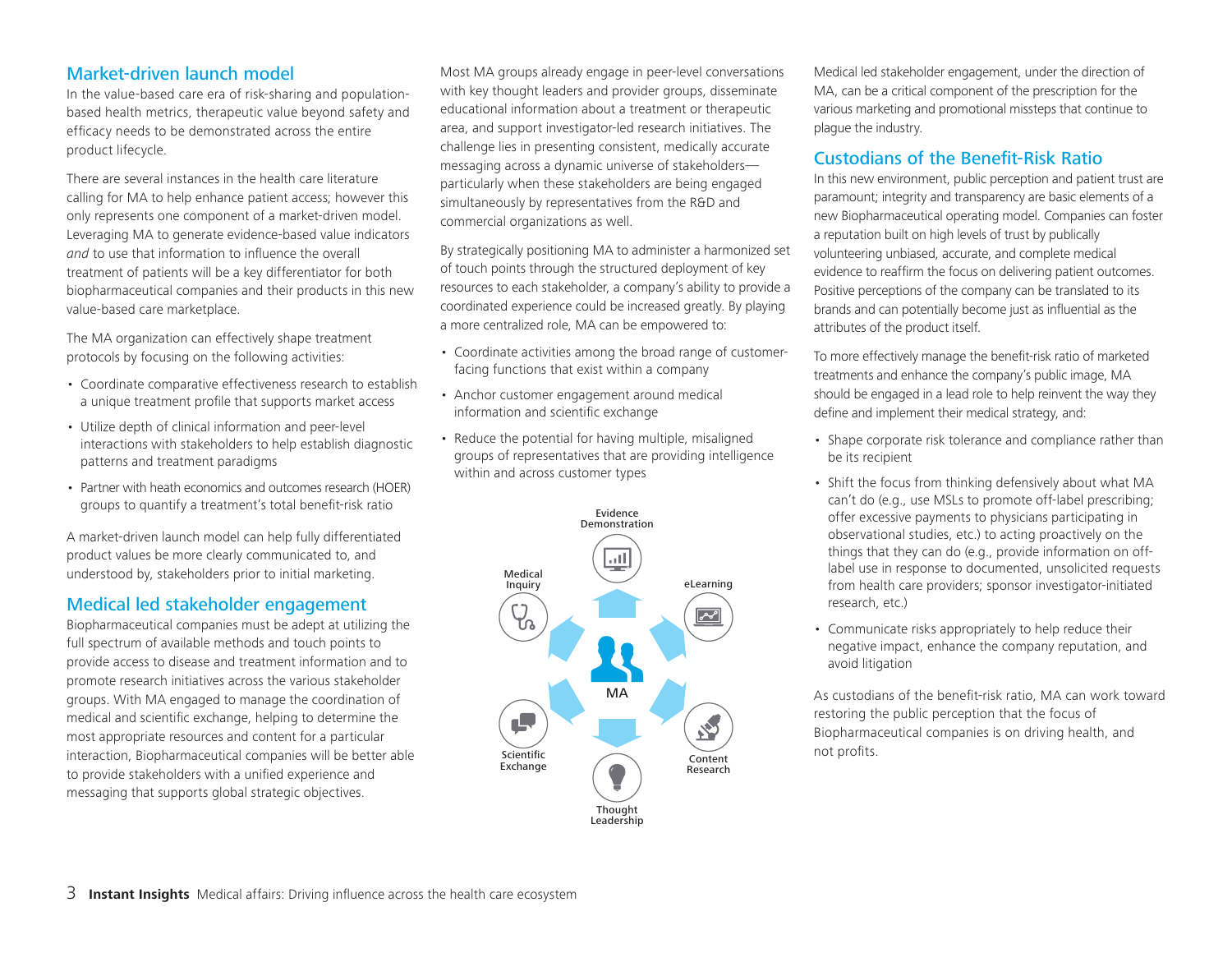### The ABCs of MA Excellence

Before these benefits can be achieved, Biopharmaceutical distinct set of core capabilities that are essential across each



#### A. Evidence Generation

*"[S]uccessful drug development is taking the understanding of medicine's data-driven elements and combining these with the understanding of an individual patient, which gives you the best chance of getting the right answer for that specific patient. "*

*—David Meeker, M.D, president and CEO, Genzyme Corporation* 

Evidence generation forms the foundation of a transformative MA organization. Biopharmaceutical companies must utilize advances in data capture and analytics capabilities to integrate information and derive insights on how to improve health outcomes. It will be critical to make available any data that supports the medical and economic impact of a treatment throughout the entire product lifecycle to impact development and commercialization activities as well as to help shape treatment paradigms and reimbursement algorithms.

#### B. Scientific Exchange

*"The leaders of our industry have not spent enough time educating the public as to the value innovative medicines bring to society. There needs to be a much greater effort on the part of industry to educate. "* 

*—Ron Cohen, M.D, founder and CEO, Acorda Therapeutics*

Scientific exchange requires a strategic shift in focus from marketing and selling treatments to understanding and solving the 'patient problem.' From an internal perspective, enabling scientific and medical discussions can help incorporate the patient-centric viewpoint into strategic R&D and commercial decisions. When directed externally, the exchange can act as a conduit to help integrate the efforts of industry, academia, and government agencies around meeting patient needs.

#### C. Stakeholder Management

*"The future of this industry will no longer be about who has the biggest pocketbook or who has the most people. It will be about who can best manage that myriad of strategic and transactional partners. "* 

*—Courtney Billington, VP Global Janssen Supply Chain, Johnson & Johnson*

Effective stakeholder management can allow a Biopharmaceutical company to 'drive' the relationships with key decision-makers and influencers. It starts with leveraging existing and emerging technology enablers to appropriately capture and synthesize insights from the different customers and then deploying these insights and knowledge to provide the most relevant and accurate information. The end goal is to cultivate the ability to anticipate the needs of each stakeholder group and to meet those needs with quantitative and qualitative intelligence in a manner that supports each party's objectives.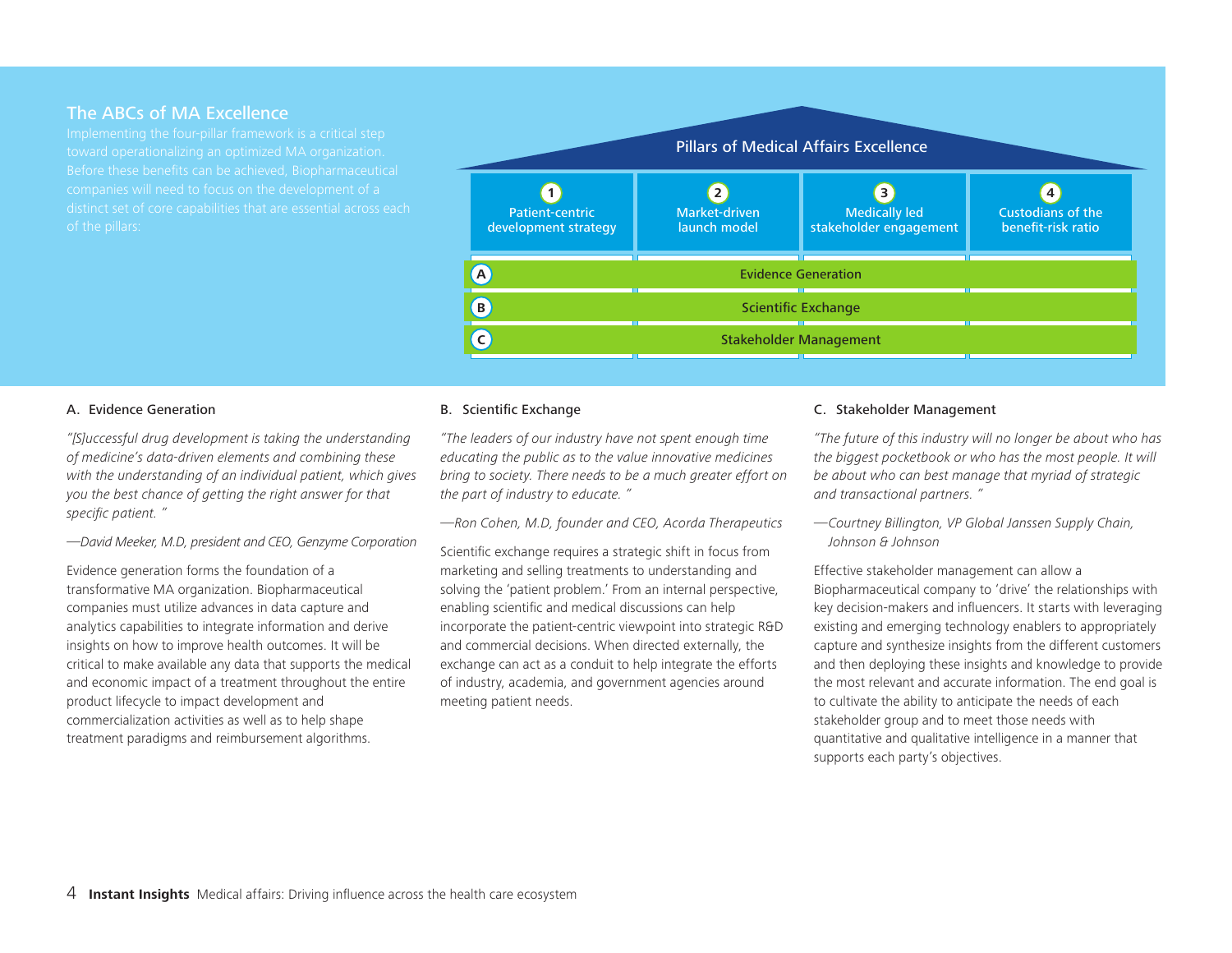# The Future of MA: Equal footing with R&D and **Commercial**

As MA organizations continue to mature and demonstrate the ability to influence health care decision making, the following trends could elevate MA to the same level as the R&D and Commercial groups and potentially enhance the delivery of valuable medicines to patients.

# Commercial opportunities will be guided by substantiated unmet need

Understanding market and patient needs is about deciphering data collected through interactions with internal and external stakeholders and then translating those clinical insights into innovative therapies. To accomplish such a task, Biopharmaceutical companies must be able to interface with patients and patient groups, physicians and provider networks, insurers, and regulatory agencies in ways that enable the extraction of relevant information as well as leverage knowledge to influence the full product lifecycle.

# Biopharmaceutical companies will serve as trustworthy care management partners

In this new data-driven ecosystem, evidence-based value indicators are becoming increasingly diverse, more measurable, and more easily accessible. As the industry races to catch up with advancements in social and mobile technologies, it is important to remember that regardless of how the regulatory and user communities respond to these new channels, Biopharmaceutical companies should communicate clinical and real-world results using clear and consistent language that is both medically accurate and tailored to a specific audience and medium.

# The path forward: Critical next steps

As Biopharmaceutical companies begin the journey toward MA excellence, their paths will likely differ based on each's unique structure, organization, and maturity. However, several key steps will remain common:

# #1: Articulate the future state of the MA organization

Think about the markets and consumers you serve. How will your MA organization inform its decision making? Influence the way patients are diagnosed and treated? Expand formulary access to your products? Become a trusted peer and partner?

# #2: Evaluate the current-state against the future-state vision and the four pillars

How early is MA engaged in the development process? Are you producing the types of data and insights that can inform R&D and demonstrate treatment value? Are you providing the right mix of resources and information across stakeholder groups? Do you communicate your strategy in a way that builds trust or confirms bottom line thinking?

# #3: Create a roadmap that spans the core capabilities and addresses the key challenges

How do you develop the talent and capabilities required to achieve the future state? Which systems and processes need to be augmented? How should you design decision rights and reporting relationships to allow MA to influence the R&D and Commercial organizations? How do you restructure the field medical teams to service such a wide array of key stakeholders?

# The bottom line

With the Biopharmaceutical industry now under extreme pressure to deliver superior medical outcomes while simultaneously reigning in costs and reducing excessive spending, the time is right for Medical Affairs organizations to earn their place at the leadership table by creating opportunities to deliver new value for both patients and the health care ecosystem.

## Authors

### Glenn Carroll

Senior Manager Deloitte Consulting LLP gcarroll@deloitte.com

### Tom Yang

Principal Deloitte Consulting LLP thyang@deloitte.com

### Adam Volini

Senior Consultant Deloitte Consulting LLP avolini@deloitte.com

### Annie Xu

Senior Consultant Deloitte Consulting LLP anniexu@deloitte.com

### Seth Gazes

Senior Consultant Deloitte Consulting LLP sgazes@deloitte.com